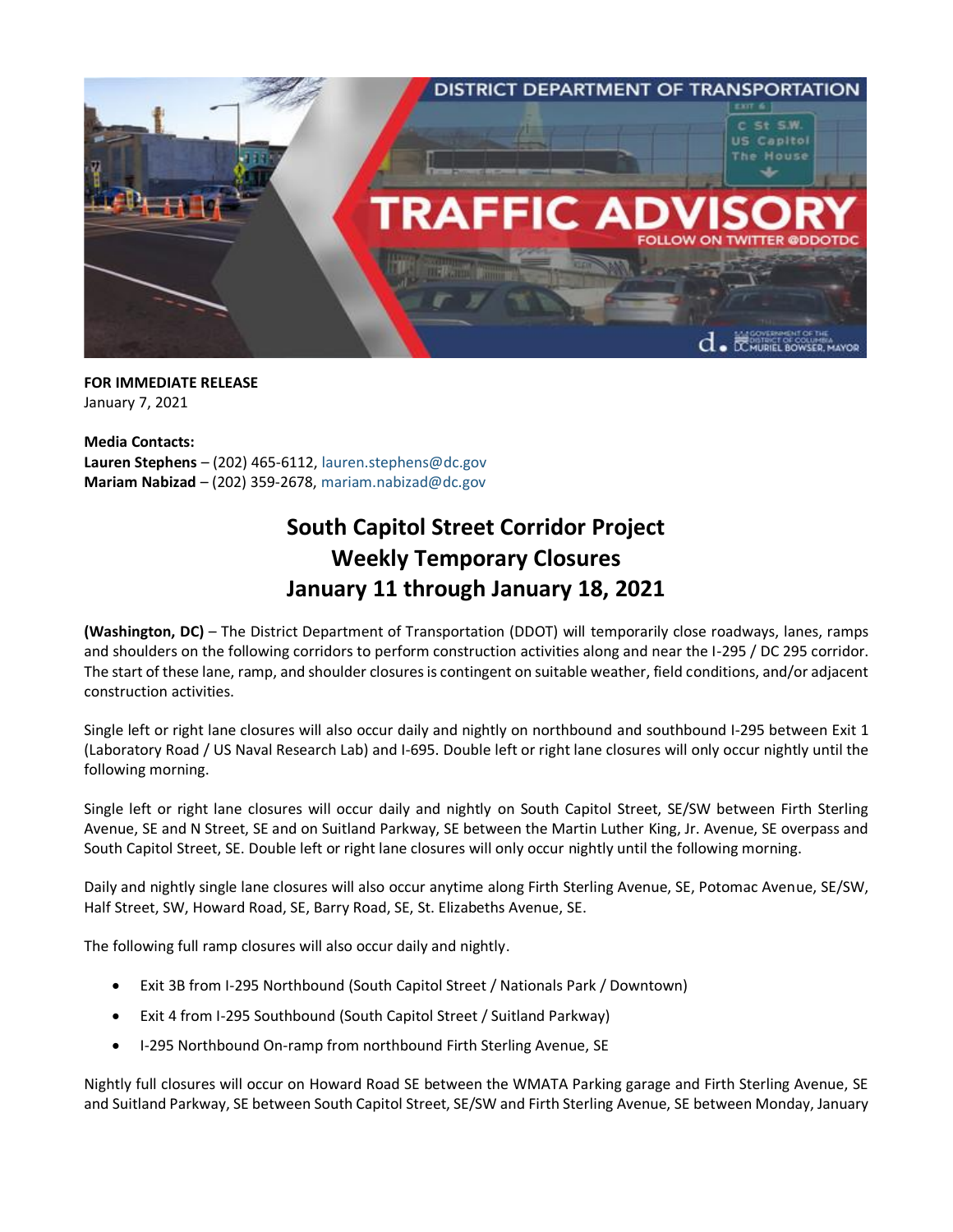11 and Friday**,** January 15, 2021. These full closures will not occur on the same nights. Only the full closure of Suitland Parkway, SE will continue during the weekend from Friday night, January 15 to Monday morning, January 18, 2021.

For the closure of Suitland Parkway, the ramps from northbound I-295 (Exit 3B) and southbound I-295 (Exit 4 to Suitland Parkway) will also be closed. The following signed detours will be in place:

- Exit 3B (from I-295 NB) Closure: Take Exit 5C to Martin Luther King Jr. Avenue, SE and follow detour signs to Howard Road, SE and back to Suitland Parkway, SE.
- Exit 4 to Suitland Parkway (from I-295 SB) Closure: Take Exit 4 to Howard Road, SE and follow detour signs to return to Suitland Parkway, SE.



Overnight Suitland Parkway, SE Closure & Detour

Overnight Howard Road, SE Closure & Detour



These closures are required for construction activities associated with the South Capitol Street Corridor Project, including the Frederick Douglass Memorial Bridge.